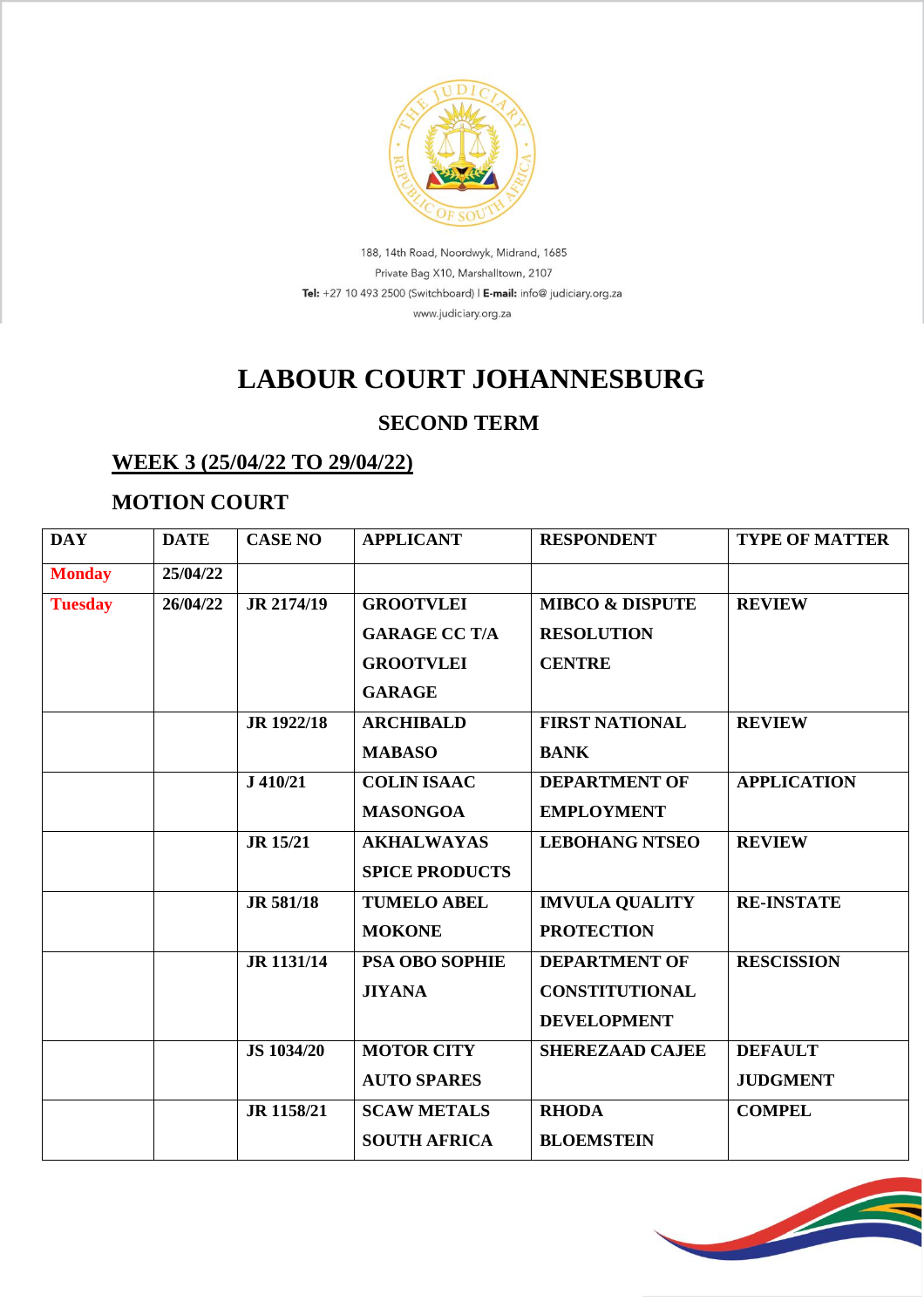|                 |          |                  | (PTY) LTD             |                          |                         |
|-----------------|----------|------------------|-----------------------|--------------------------|-------------------------|
|                 |          | J 109/20         | LUCKY VILAKAZI        | <b>TRANSNET FREIGHT</b>  | <b>APPLICATION</b>      |
|                 |          |                  |                       | <b>RAIL</b>              |                         |
|                 |          | J 1467/20        | <b>LINDY COLES</b>    | <b>MINION KIDZ (PTY)</b> | <b>APPLICATION</b>      |
|                 |          |                  |                       | <b>LTD</b>               |                         |
|                 |          | JR 822/19        | <b>B.J MALEPE</b>     | <b>PJ GREYLING</b>       | <b>APPLICATION</b>      |
|                 |          | JR 3018/19       | <b>AMCU</b>           | <b>SIBANYE</b>           | <b>APPLICATION</b>      |
|                 |          |                  |                       | <b>STILLWATER</b>        | <b>(SITTING AT LAND</b> |
|                 |          |                  |                       |                          | <b>CLAIMS COURT)</b>    |
|                 |          | J 826/16         | <b>MTWU</b>           | <b>G4S CASH SERVICES</b> | <b>APPLICATION</b>      |
|                 |          |                  |                       |                          | <b>(SITTING AT LAND</b> |
|                 |          |                  |                       |                          | <b>CLAIMS COURT)</b>    |
|                 |          | <b>JR 710/19</b> | <b>LEVY MALATSE</b>   | <b>DEPARTMENT OF</b>     | <b>APPLICATION</b>      |
|                 |          |                  | <b>MOKONE</b>         | <b>EDUCATION</b>         | <b>(SITTING AT LAND</b> |
|                 |          |                  |                       |                          | <b>CLAIMS COURT)</b>    |
| Wednesday       | 27/04/22 | <b>HOLIDAY</b>   |                       |                          |                         |
| <b>Thursday</b> | 28/04/22 | J 1370/20        | <b>REFEMO</b>         | <b>BLACK CORP (PTY)</b>  | <b>SEC 73</b>           |
|                 |          |                  | <b>MAINTENANCE</b>    | <b>LTD</b>               |                         |
|                 |          |                  | <b>SERVICES CC</b>    |                          |                         |
|                 |          | J 91/20          | <b>DAVID THIBEDI</b>  | <b>JB MARKS LOCAL</b>    | <b>APPLICATION</b>      |
|                 |          |                  | <b>AND LUKAS</b>      | <b>MUNICIPALITY</b>      |                         |
|                 |          |                  | <b>ESTERUHIZEN</b>    |                          |                         |
|                 |          | JR 1394/21       | <b>MFANAFUTHI</b>     | <b>SUPER GROUP</b>       | <b>COMPEL</b>           |
|                 |          |                  | <b>GOODWILL</b>       | <b>TRADING (PTY) LTD</b> |                         |
|                 |          |                  | <b>MAHLAMBI</b>       |                          |                         |
|                 |          | JR 26/21         | <b>OZMIK PROPERTY</b> | <b>THOMAS SIPHO</b>      | <b>RULE 11</b>          |
|                 |          |                  | <b>INVESTMENT</b>     | <b>MAPHOSA</b>           |                         |
|                 |          |                  | (PTY) LTD             |                          |                         |
|                 |          | JR 806/21        | <b>EXXARO COAL</b>    | <b>MTHUNYWA</b>          | <b>REVIEW</b>           |
|                 |          |                  | <b>MPUMALANGA</b>     | <b>ROSEMARY</b>          |                         |
|                 |          |                  | (PTY) LTD             |                          |                         |
|                 |          | JR 1288/21       | <b>EXXARO COAL</b>    | <b>ADAM</b>              | <b>REVIEW</b>           |
|                 |          |                  | <b>MPUMALANGA</b>     | <b>MOKGWABONE</b>        |                         |
|                 |          | JR 1837/20       | <b>MOSA IRRIS</b>     | <b>DEPARTMENT OF</b>     | <b>REVIEW</b>           |
|                 |          |                  | <b>SEPHEKA</b>        | <b>HOME AFFAIRS</b>      |                         |
|                 |          | J 119/21         | <b>L.O NDLOVU</b>     | <b>BOJANALA</b>          | <b>APPLICATION</b>      |
|                 |          |                  |                       | PLATINUM DISTRICT        |                         |

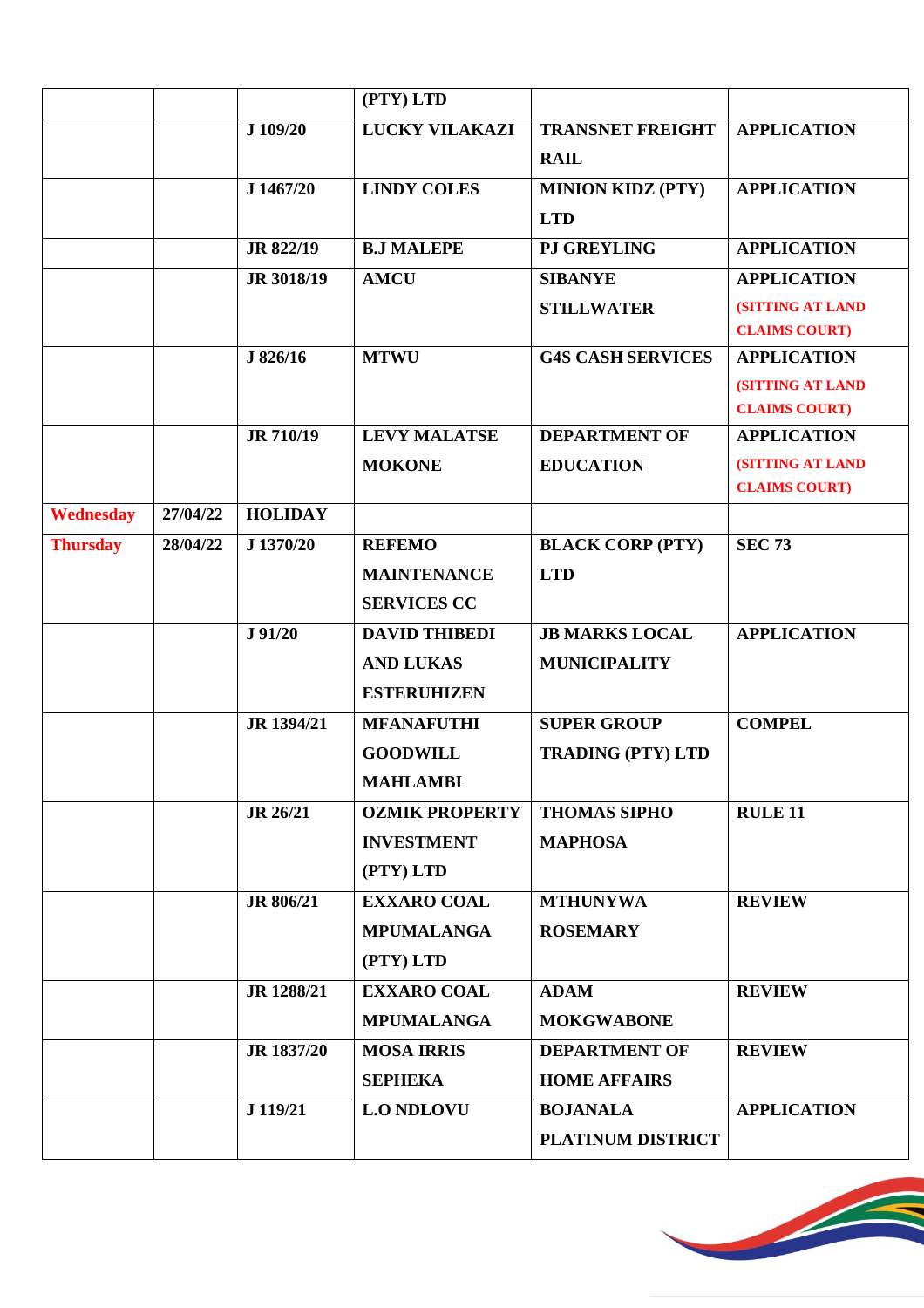

188, 14th Road, Noordwyk, Midrand, 1685 Private Bag X10, Marshalltown, 2107 Tel: +27 10 493 2500 (Switchboard) | E-mail: info@ judiciary.org.za

|               |          |              | www.judiciary.org.za  |                            |                         |
|---------------|----------|--------------|-----------------------|----------------------------|-------------------------|
|               |          |              |                       | <b>MUNICIPALITY</b>        |                         |
|               |          | JR 1206/18   | <b>KIT KAT GROUP</b>  | <b>NUHRCCHAW OBO</b>       | <b>APPLICATION</b>      |
|               |          |              |                       | <b>LUCKY MASHABA &amp;</b> |                         |
|               |          |              |                       | 10THER                     |                         |
|               |          | JR 2709/18   | <b>KOBUS JOHANNES</b> | <b>SAPS</b>                | <b>APPLICATION</b>      |
|               |          |              | <b>STANDER</b>        |                            |                         |
|               |          | JR 1621/17   | DR. KENNETH           | <b>RAMPEDI MELVIN</b>      | <b>APPLICATION</b>      |
|               |          |              | <b>KAUNDA</b>         | <b>TSHEPO</b>              | <b>(SITTING AT LAND</b> |
|               |          |              | <b>DISTRICT</b>       |                            | <b>CLAIMS COURT)</b>    |
|               |          |              | <b>MUNICIPALITY</b>   |                            |                         |
|               |          | JR 1514/12   | <b>PHILLEMON</b>      | <b>SIYADUMA AUTO</b>       | <b>APPLICATION</b>      |
|               |          |              | <b>MALOSE CHABA</b>   | <b>FERRIS (PTY) LTD</b>    | <b>(SITTING AT LAND</b> |
|               |          |              |                       |                            | <b>CLAIMS COURT)</b>    |
|               |          | JR 130/19    | <b>DSV MOUNTIES</b>   | <b>O.C MOSA LAETSI</b>     | <b>APPLICATION</b>      |
|               |          |              | (PTY) LTD             |                            | <b>(SITTING AT LAND</b> |
|               |          |              |                       |                            | <b>CLAIMS COURT)</b>    |
| <b>Friday</b> | 29/04/22 | JR 1883/17   | <b>SENTHERENG P.</b>  | <b>ANDREW'S FILING</b>     | <b>CONTEMPT</b>         |
|               |          |              | <b>NTUANE &amp; 1</b> | <b>STATION &amp;</b>       |                         |
|               |          |              | <b>OTHER</b>          | <b>PROJECTS</b>            |                         |
|               |          | J 1106/20    | <b>CHARLES ZWANE</b>  | <b>MOJONE LE</b>           | <b>CONTEMPT</b>         |
|               |          |              |                       | <b>BARHWENI</b>            |                         |
|               |          | J 1064/21(B) | <b>ALFRED ALBONI</b>  | <b>MEC DEPARTMENT</b>      | <b>CONTEMPT</b>         |
|               |          |              | <b>LUND</b>           | <b>OF PUBLIC WORKS</b>     |                         |
|               |          |              |                       | & 3 OTHERS                 |                         |
|               |          | JS 1025/14   | <b>DANIEL HARRIS</b>  | <b>BROOKLYN CITY</b>       | <b>CONTEMPT</b>         |
|               |          |              | <b>NGOBENI</b>        | <b>COLLEGE &amp; 2</b>     |                         |
|               |          |              |                       | <b>OTHERS</b>              |                         |
|               |          | J 1068/20    | <b>CHRISELDA</b>      | <b>MAKGOTAMISHE</b>        | <b>CONTEMPT</b>         |

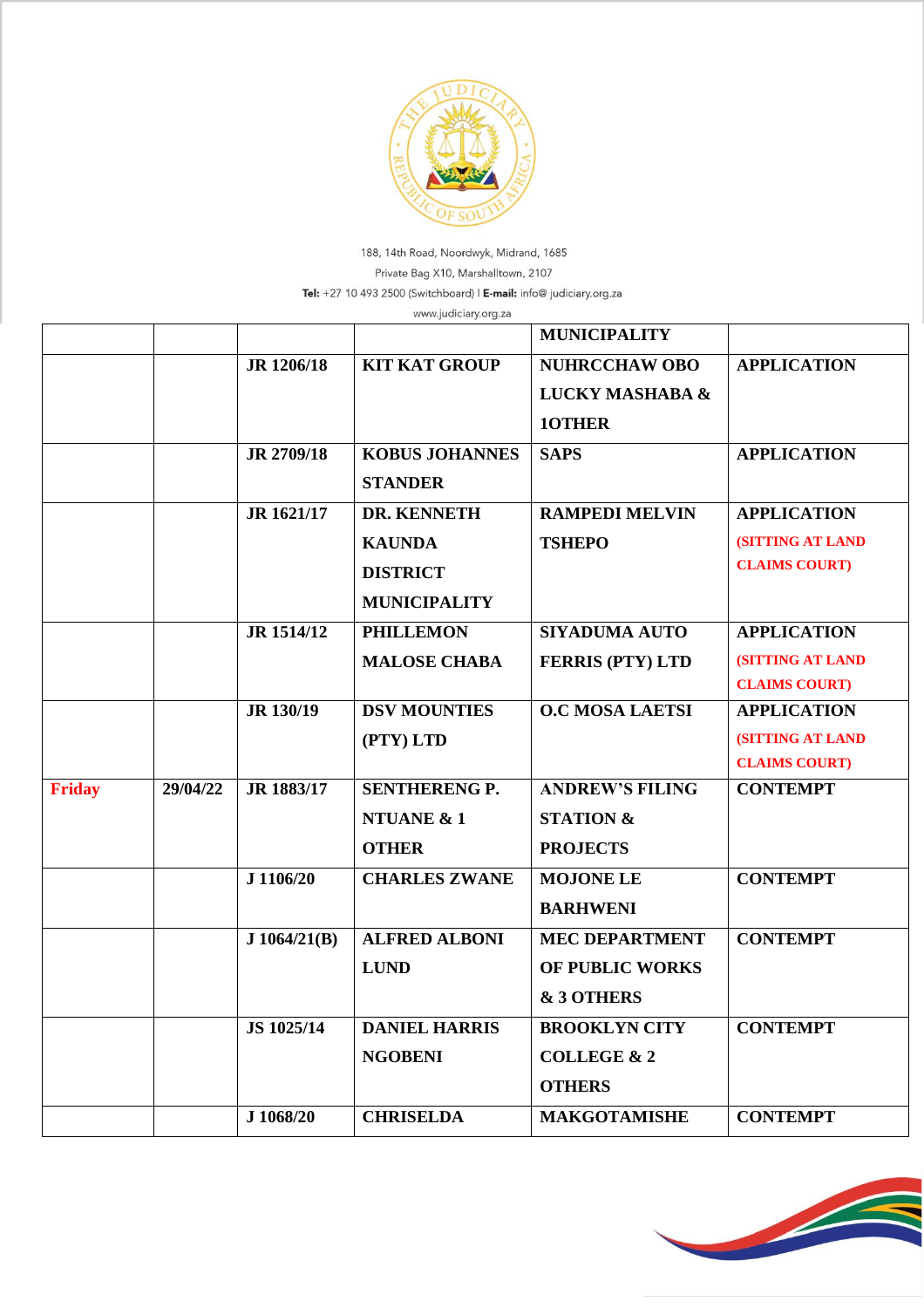|              | <b>SITHOLE</b>             | <b>HOLDINGS (PTY)</b>       |                 |
|--------------|----------------------------|-----------------------------|-----------------|
|              |                            | LTD & 1 OTHER               |                 |
| J 1396/20    | <b>OSCAR</b>               | <b>FIDELITY SECURITY</b>    | <b>CONTEMPT</b> |
|              | <b>MATHEBULA</b>           | <b>SERVICES &amp; 1</b>     |                 |
|              |                            | <b>OTHER</b>                |                 |
| J 1822/19    | <b>LEON LUVUYO</b>         | <b>IMVULA QUALITY</b>       | <b>CONTEMPT</b> |
|              | <b>MALINGA</b>             | <b>PROTECTION &amp; 1</b>   |                 |
|              |                            | <b>OTHER</b>                |                 |
| J 153/21     | <b>JEROME S. HLOPE</b>     | <b>RED ALERT</b>            | <b>CONTEMPT</b> |
|              |                            | <b>SECURITY &amp; 1</b>     |                 |
|              |                            | <b>OTHER</b>                |                 |
| J 1339/18    | <b>ELIAS BOY</b>           | <b>HENGENE 102 CC T/A</b>   | <b>CONTEMPT</b> |
|              | <b>MKHUMBENI</b>           | <b>ANOX DESIGN &amp; 1</b>  |                 |
|              |                            | <b>OHERS</b>                |                 |
| J 1370/21    | <b>LUCKY RAMANO</b>        | <b>CITY OF</b>              | <b>CONTEMPT</b> |
|              | <b>&amp; OTHERS</b>        | <b>EKURHULENI</b>           |                 |
|              |                            | <b>METROPOLITAN</b>         |                 |
|              |                            | <b>MUNICIPALITY</b>         |                 |
| J 717/18     | <b>M.J RAPTU &amp; 271</b> | <b>SEKHUKHUNE</b>           | <b>CONTEMPT</b> |
|              | <b>OTHERS</b>              | <b>DISTRICT</b>             |                 |
|              |                            | <b>MUNICIPALITY &amp;</b>   |                 |
|              |                            | <b>OTHERS</b>               |                 |
| J 413/21     | <b>NUPSAW OBO</b>          | <b>DEPARTMENT OF</b>        | <b>CONTEMPT</b> |
|              | XENGE L & 5                | <b>EDUCATION AND 4</b>      |                 |
|              | <b>OTHERS</b>              | <b>OTHERS</b>               |                 |
| J 1976/17    | NTOMBI JOANA               | <b>ISISEKO PRIMARY</b>      | <b>CONTEMPT</b> |
|              | <b>KHUMALO</b>             | <b>SCHOOL (SGB) AND 1</b>   |                 |
|              |                            | <b>OTHER</b>                |                 |
| JS 544/16    | <b>BUSINESS</b>            | <b>MOSEGO HOME T/A</b>      | <b>EX-PARTE</b> |
|              | <b>DLAMINI &amp; 15</b>    | <b>NEW TAKALANI &amp; 4</b> |                 |
|              | <b>OTHERS</b>              | <b>OTHERS</b>               |                 |
| J 155/22     | <b>BHEKI ZENZO K.C</b>     | <b>DEPARTMENT OF</b>        | <b>EX-PARTE</b> |
|              | <b>KHUMALO</b>             | <b>CORRECTIONAL</b>         |                 |
|              |                            | <b>SERVICES AND 2</b>       |                 |
|              |                            | <b>OTHERS</b>               |                 |
| J 707/20 & J | <b>NUMSA OBO S.</b>        | <b>LANXESS CHROME</b>       | <b>AMEND</b>    |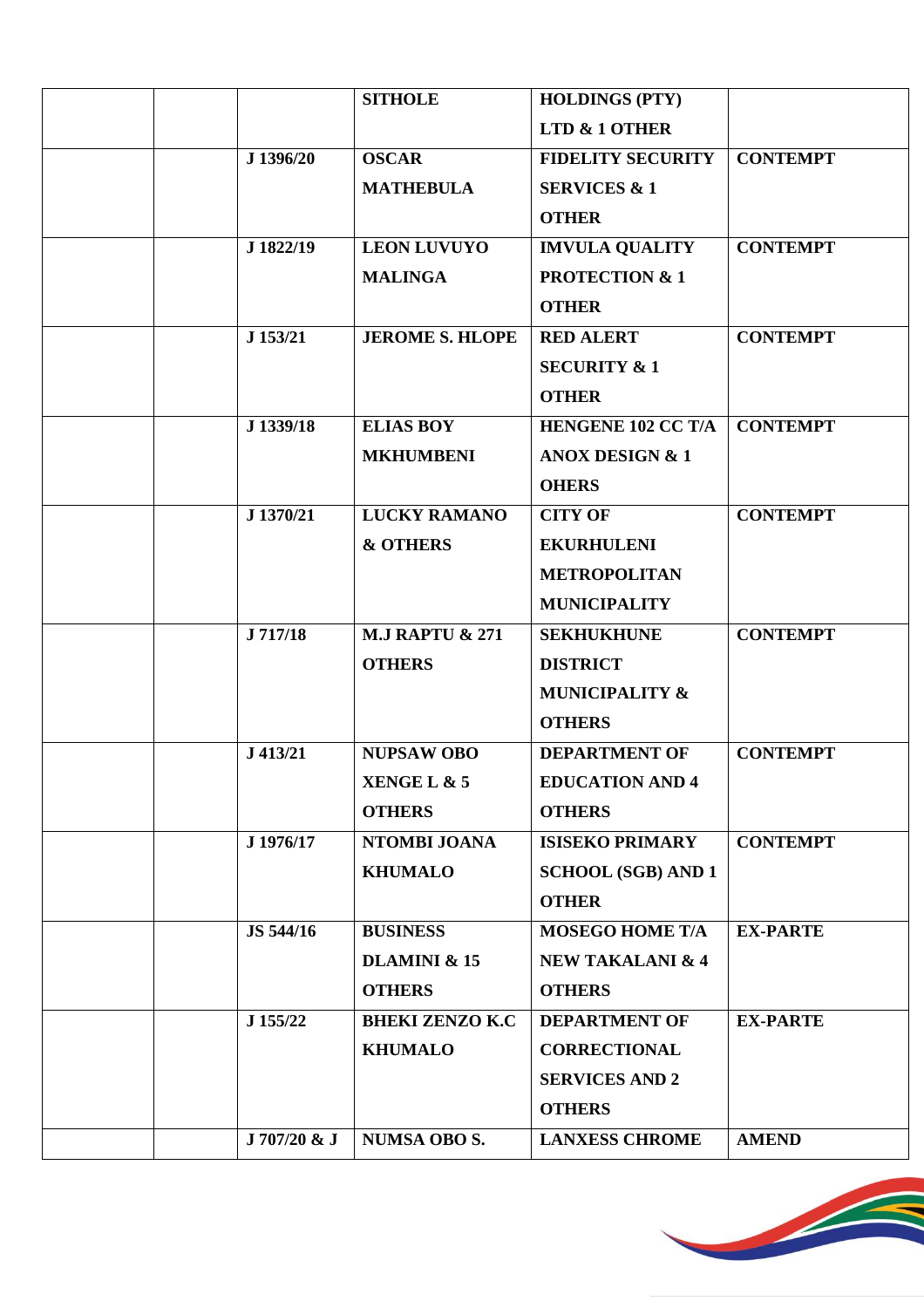

188, 14th Road, Noordwyk, Midrand, 1685 Private Bag X10, Marshalltown, 2107 Tel: +27 10 493 2500 (Switchboard) | E-mail: info@ judiciary.org.za

|  | 1045/20          | <b>BALISO, BALELO</b>   | <b>MINING (PTY) LTD</b>  |                      |
|--|------------------|-------------------------|--------------------------|----------------------|
|  |                  |                         |                          |                      |
|  |                  | <b>&amp; 165 OTHERS</b> |                          |                      |
|  | JS 183/21        | <b>SOLIDARITY OBO</b>   | <b>MINERAL MINING</b>    | <b>CONDONATION</b>   |
|  |                  | <b>H. KRUGER</b>        | <b>TRADING INSTITUTE</b> |                      |
|  |                  |                         | <b>HOLDINGS (PTY)</b>    |                      |
|  |                  |                         | <b>LTD</b>               |                      |
|  | JS 481/21        | <b>KHEKINKOSI</b>       | <b>MULTIKNIT (PTY)</b>   | POINT IN LIMINE/     |
|  |                  | <b>MDLULI &amp; 586</b> | <b>LTD T/A KNITTEX</b>   | <b>EXCEPTION</b>     |
|  |                  | <b>OTHERS</b>           |                          |                      |
|  | JS $200/21$ &    | <b>ADALBERT</b>         | <b>FRIGOGLASS S.A.</b>   | <b>CONSOLIDATION</b> |
|  | <b>JS 201/21</b> | <b>JEROME GREEN,</b>    | (PTY) LTD                |                      |
|  |                  | <b>MANDY G G KOCK</b>   |                          |                      |

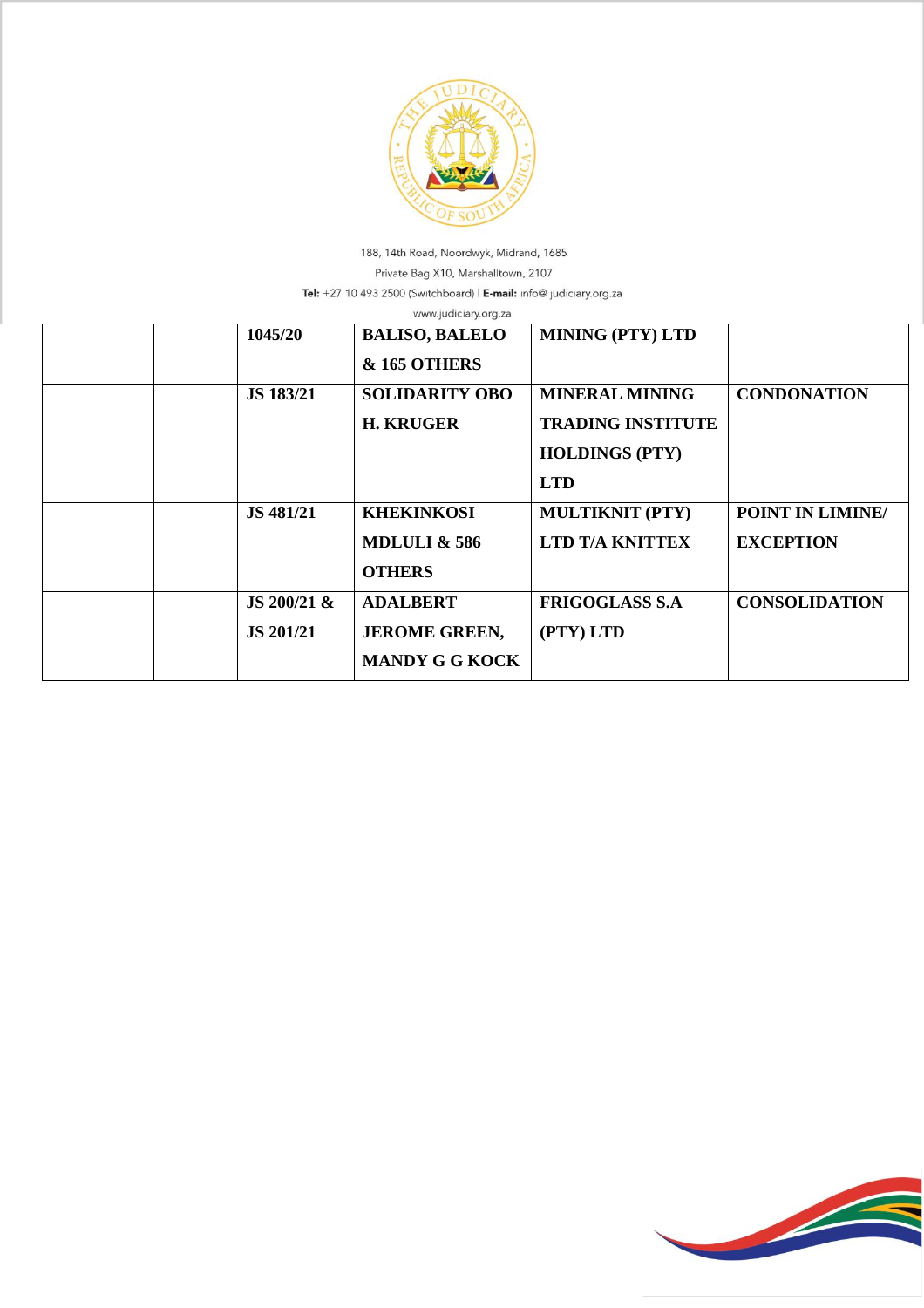# **LABOUR COURT JOHANNESBURG**

#### **SECOND TERM**

#### **WEEK 3 (25/04/22 TO 29/04/22)**

#### **URGENT COURT**

| <b>DAY</b>      | <b>DATE</b> | <b>CASE NO</b> | <b>APPLICANT</b>      | <b>RESPONDENT</b>         | <b>TYPE OF MATTER</b> |
|-----------------|-------------|----------------|-----------------------|---------------------------|-----------------------|
| <b>Monday</b>   | 25/04/22    |                |                       |                           |                       |
| <b>Tuesday</b>  | 26/04/22    | J 472/22       | YOLANI MALINDI        | <b>NKETOANA (F.S 193)</b> | <b>INTERDICT</b>      |
|                 |             |                |                       | <b>LOCAL</b>              |                       |
|                 |             |                |                       | <b>MUNICIPALITY</b>       |                       |
|                 |             | J 467/22       | <b>MOTLAATSI</b>      | <b>NTT LTD</b>            | <b>INTERDICT</b>      |
|                 |             |                | <b>SIBEKO</b>         | <b>MANAGEMENT</b>         |                       |
|                 |             |                |                       | <b>SERVICES (PTY) LTD</b> |                       |
|                 |             | J 701/22       | <b>SUPER SPAR</b>     | <b>BOAZ NUSAKA</b>        | <b>STAY OF WRIT</b>   |
|                 |             |                | <b>OLIVEDALE</b>      | <b>KABEZA</b>             |                       |
| Wednesday       | 27/04/22    | <b>HOLIDAY</b> |                       |                           |                       |
| <b>Thursday</b> | 28/04/22    | J 297/22       | <b>SAMWU</b>          | <b>JOHANNESBURG</b>       |                       |
|                 |             |                |                       | <b>METROPOLITAN</b>       |                       |
|                 |             |                |                       | <b>MUNICIPALITY</b>       |                       |
|                 |             | J 211/22       | <b>SEBATANA</b>       | <b>RATLOU LOCAL</b>       | <b>TO SET ASIDE</b>   |
|                 |             |                | <b>CASSIUS SEJAKE</b> | <b>MUNICIPALITY</b>       | <b>RESOLUTION</b>     |
|                 |             | J 474/22 S     | <b>T MOKOENA</b>      | <b>METSIMAHOLO</b>        | <b>INTERDICTING</b>   |
|                 |             |                |                       | <b>LOCAL</b>              | <b>INTERVIEW</b>      |
|                 |             |                |                       | <b>MUNICIPALITY</b>       |                       |
|                 |             | J 329/22       | <b>SALOM AGRI</b>     | <b>DG OF THE</b>          |                       |
|                 |             |                | (PTY) LTD             | <b>EMPLOYMENT &amp;</b>   | <b>INTERDICT</b>      |
|                 |             |                |                       | <b>LABOUR</b>             |                       |
| <b>Friday</b>   | 29/04/22    |                |                       |                           |                       |